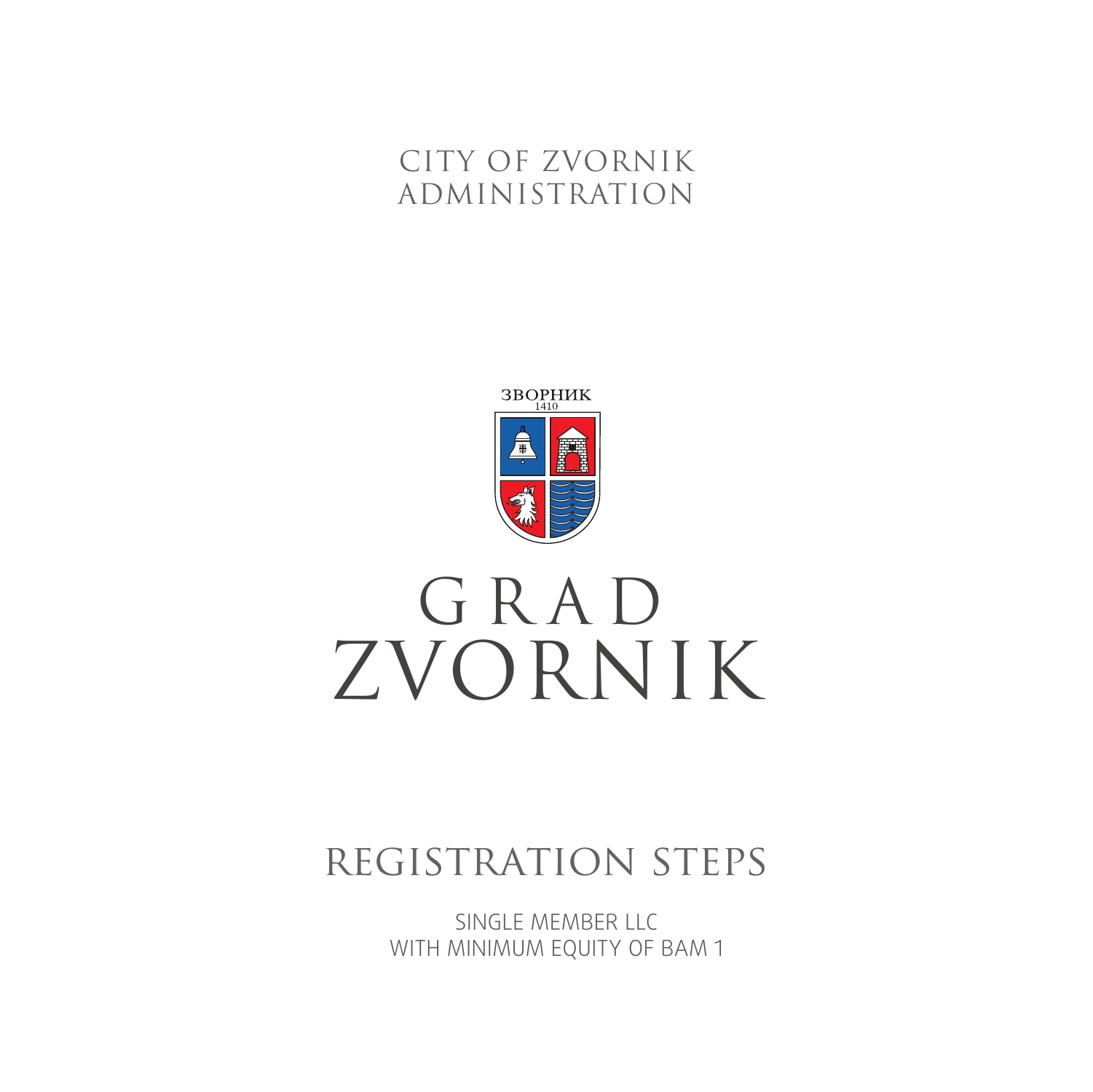# STEP ONE

**Procedure 1:** Visit to a Notary/Notary Certified Founding Act

Visit a notary with a copy of ID, and agree about the name of the future company. The notary shall check name availability with the court register.

The notary shall certify the founding act, i.e. certify the signatures of the owner and responsible person. The certification per signature costs 7 notary points BAM 0.50 each +  $VAT =$ **BAM 4,095** 

**Procedure 2:** ID Document and Signature Certification

Visit city hall and certify copies of ID cards/passports of the owner and responsible person (certification costs BAM 2 per sheet), and certify the signature of the future responsible person BAM 10.

**Procedure 3:** Company Registration - One-Stop Shop at APIF

The notary/founder/responsible person shall file an application for registration to APIF, including required documents (notarized founding act, certified signature of responsible person, certified copies of ID cards/passports of owner and responsible person) – initial registration is free of charge, publication in the RS Official Gazette BAM 7 per line, APIF fee BAM 35, deadline for completion is 3 days if all required documentation is filed. The registration procedure implies simultaneous registration of the business entity with the RS Tax Administration, i.e. award of the JIB (TIN) and business entity sorting in accordance with activity classification.

### STEP TWO

2

#### **Procedure 3:** Company Registration

Take the court certificate and notification of sorting in accordance with the activity classification from APIF.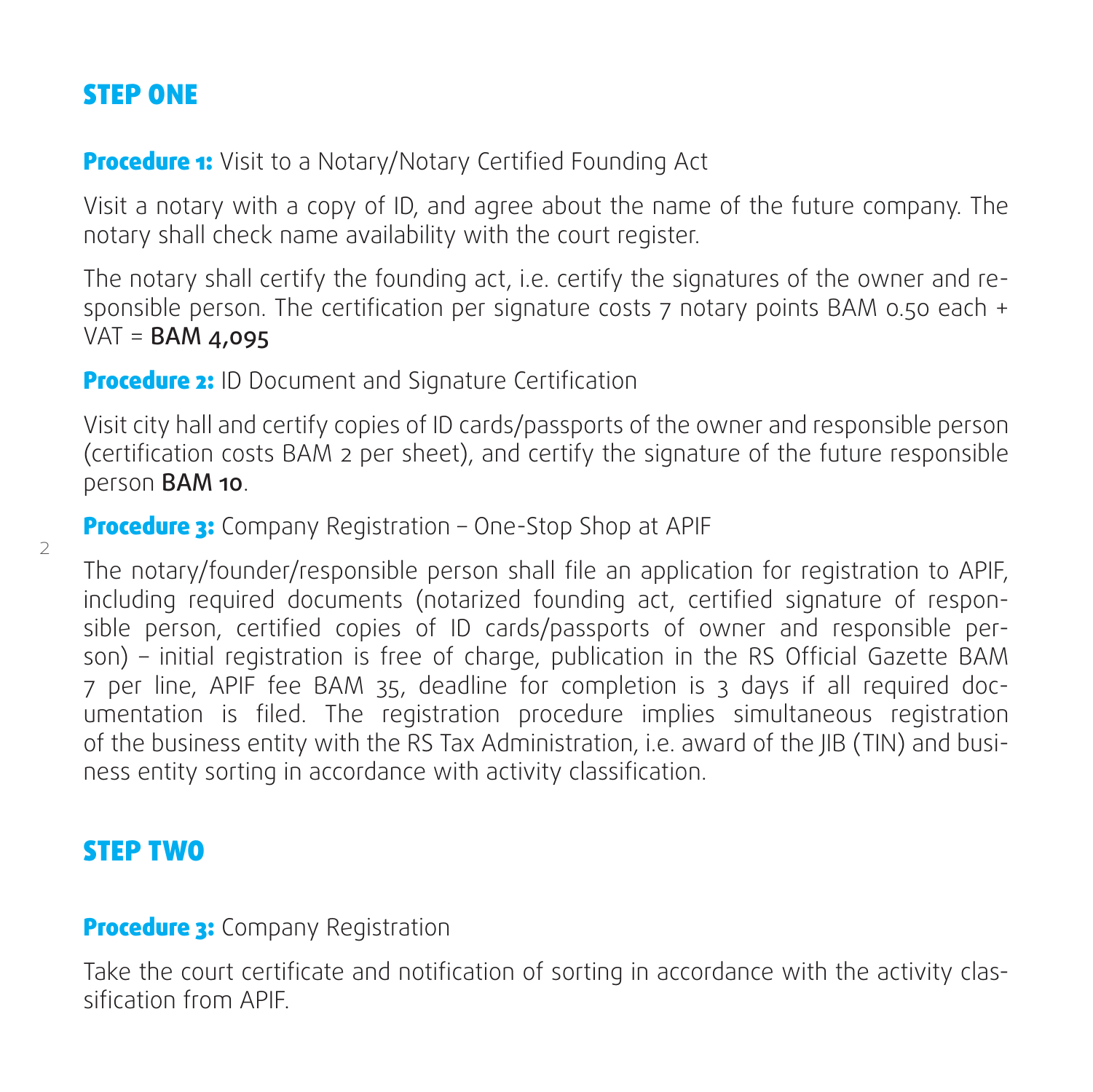#### Procedure 4: Seal Making

Have a seal made by an authorized seal maker, upon submitting a copy of court decision and presenting the original, the average seal price is BAM 40, and it is made in 1 day.

After completion of the registration process, and making of seal, the person interested in starting business in the Republic of Srpska should make also the following steps:

#### **VAT registration – expected turnover over BAM 50,000 in one business year and legal persons registered for foreign trade operations**

Visit the BiH Indirect Taxation Authority for the purpose of VAT registration (customs, excise or forwarding), fee BAM 40, completed in up to 7 days, documentation: certified copy of court decision, JIB, and specimen signature card.

#### **Fiscalization**

Visit one of the authorized distributors of fiscal devices/cash registers in order to conclude a contract, select a fiscal register that meets the needs of operation, and file the initial application for fiscalization.

#### **Registration of Employees**

Visit Tax Administration in order to register employees using form templates, take the registration certificate from the RSTA.

#### Number of steps: **2 through 4 procedures**

#### Number of days: **5 days**

**Registration costs in BAM:** Notary 2 x BAM  $4.095 + 1D$  card certification 2 x BAM 2 + BAM 10 certification of signature of authorized person, APIF fee BAM 35, RS Official Gazette fee for publication BAM 7 per line х 5 lines = BAM 35, seal BAM 40 = **BAM 132,2** + BiH ITA fee **BAM 40**

Visit the following 4 institutions: notary, city hall service office, APIF counter, seal maker, and after registration the Indirect Taxation Authority RC, cash register distributor, and RS Tax Administration for the purpose of registration of employees.